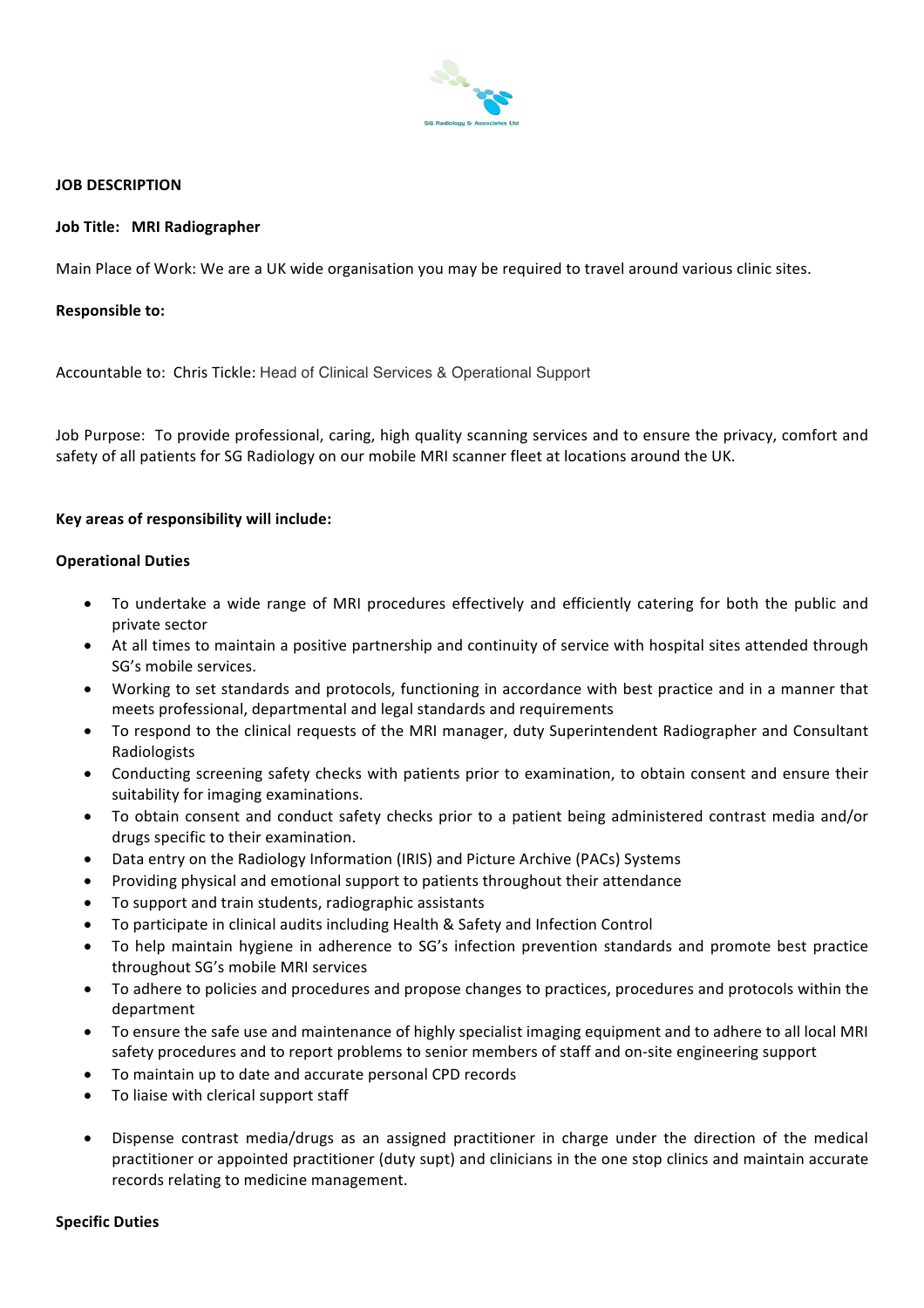To hold certification to undertake cannulation procedures and administration of contrast media and drugs in accordance with SG's intravenous (IV) cannulation and contrast administration policies and work within a defined scope of practice documented within the IV scheme of work.

# **Management of Resources**

• To maintain clinical stock and supplies as directed by the duty Superintendent Radiographer.

# **Line management**

There is no line management responsibility associated with this post. However there is an assumption that a senior position will be responsible for the management and organisation of the day to day running of scanning lists at both SG's Community and Hospital sites visited by the mobile services and for junior staff members they are working with as part of their team.

# **Teamwork**

# **This will involve:**

- To work collaboratively with other departments within Cobalt
- $\bullet$  Champion the professional integrity of the organisation
- Adhere to corporate policy and procedure

# **Personal Development**

• All SG staff are required to participate in the organisation's annual appraisal. The end of year appraisal will include a personal development review where progress made over the last year is discussed and agreed. Focus on the following year's personal objectives will be identified, discussed and agreed.

## **Health & Safety**

In addition to any responsibilities specified within your job description above, it is your duty to:

- Take reasonable care of the health and safety of yourself and of the other people who may be affected by actions and omissions at work
- Co-operate with the employer in ensuring that all statutory and other requirements are complied with.

## **Health & Safety**

## In addition to any responsibilities specified within your job description above, it is your duty to:

- Take reasonable care of the health and safety of yourself and of the other people who may be affected by actions and omissions at work
- Co-operate with the employer in ensuring that all statutory and other requirements are complied with.

## **Infection Control**

## **It is your responsibility to:**

- Make yourself aware of their responsibilities for infection prevention and control.
- Co-operate with the employer in ensuring that all infection prevention and control policies and procedures are complied with.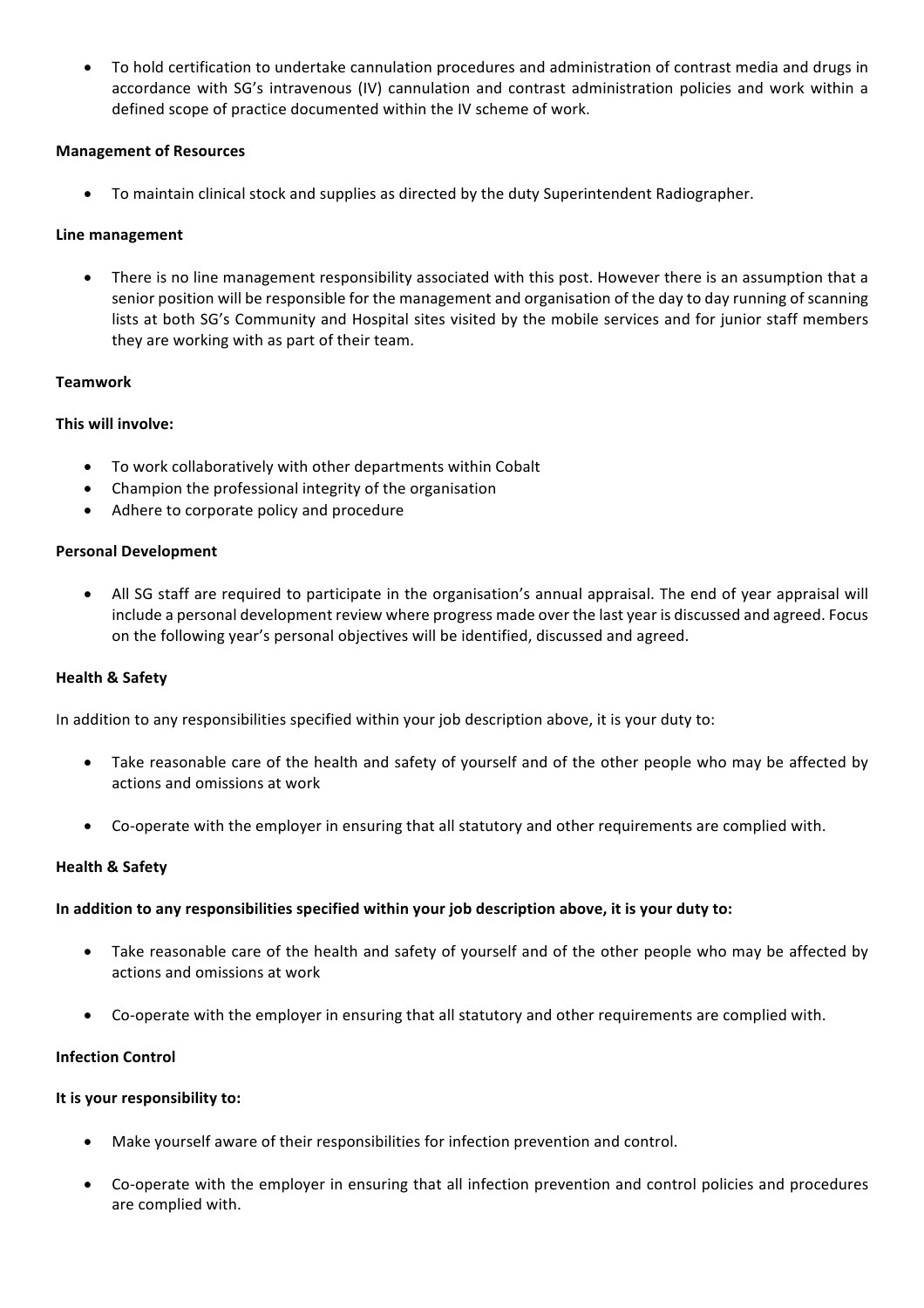• Conduct hand hygiene in accordance with Cobalt policy, challenging those around you who do not.

### **Disclosure and Barring**

All appointments are subject to a satisfactory check by the Disclosure and Barring Service. Failure to disclose any previous convictions or cautions may result in the withdrawal of the post or termination of contract

### **Confidentiality**

Under no circumstances either during or after the end of your employment (however it is terminated) may you divulge to any unauthorised person confidential information relating to SG. This includes, but is not limited to, information covering patients, individual staff records, industrial relations, financial affairs, contract terms and prices or business forecasts. 

#### **Data Protection**

If required to do so, to obtain, process and/or use information held on computer or other IT system in a fair and lawful way. To hold data only for specific registered purpose and not use or disclose it in any way incompatible with such purpose. To disclose data only to authorised persons or organisations as instructed.

### **Information Governance**

You should be aware of all information governance policies and procedures, in order to ensure necessary safeguards are upheld for the appropriate use of patient and personal information.

This is an outline of the post-holder's duties and responsibilities. It is not intended as an exhaustive list and may change from time to time in order to meet the changing needs of SG.

This post is subject to the terms and conditions of employment of SG.

#### **Person Specification**

Assessment Criteria

Essential Desirable Assessment (Application/ Interview)

Qualification s/ Training 

Degree in Radiography or equivalent HPC Registered PGDip in MRI or Masters in MRI/ Radiography

Cannulation Certification 

Application & Interview Knowledge and Experience

- Proven experience in healthcare and patient focussed services.
- Minimum of 2yr experience as a full time MRI Radiographer covering a wide range of clinical examinations and applications.
- Good working knowledge of MRI physics in order to have the ability to manipulate sequence parameters.
- Adaptability and ability to modify technique if required in difficult situations.
- Demonstrable team working skills and the ability to work on your own initiative
- Able to juggle many priorities at one time, whilst remaining calm
- Management of junior staff members and workforce review